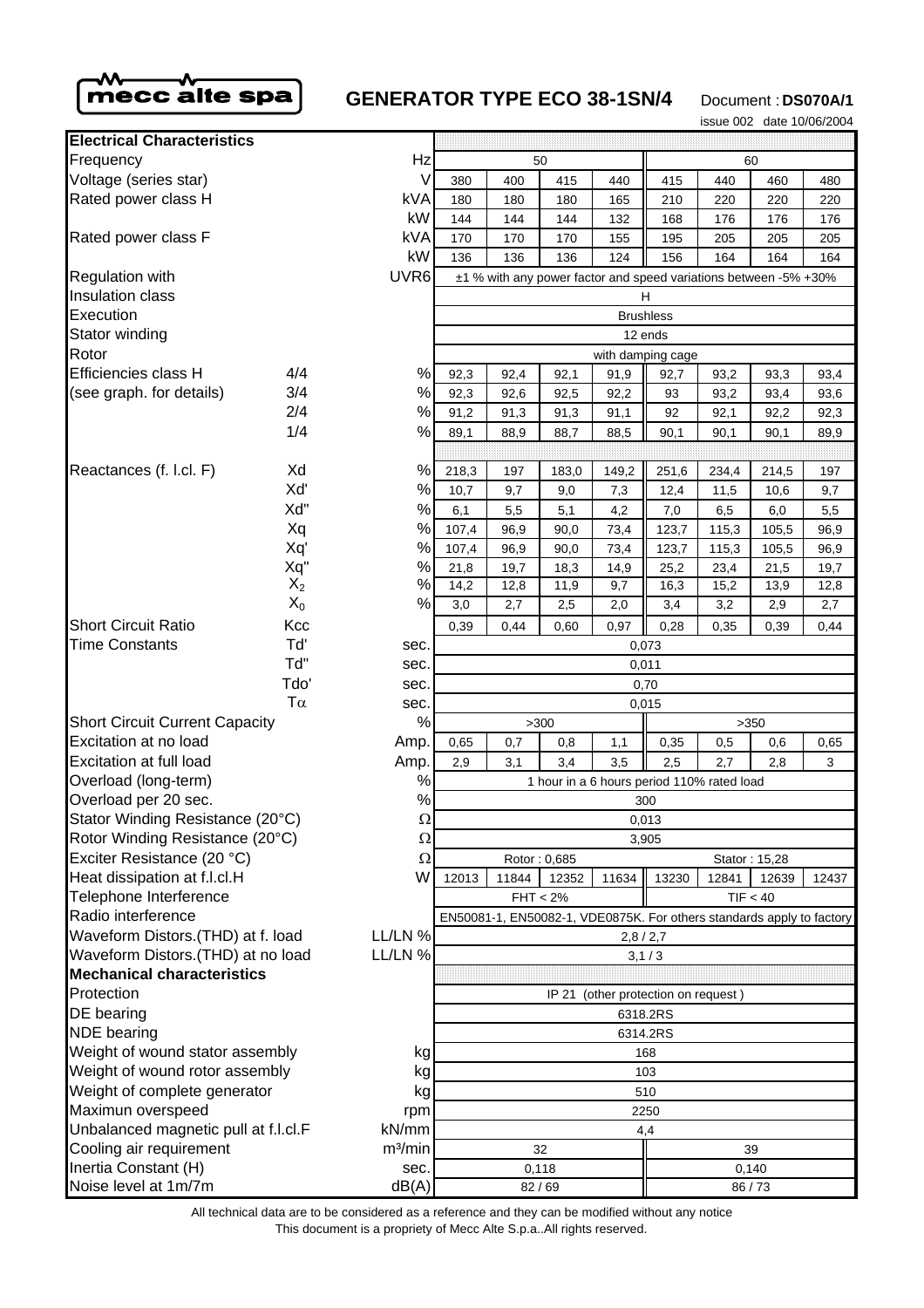

# **GENERATOR TYPE ECO 38-1SN/4**

### Document : **DS070A/2**







This document is a propriety of Mecc Alte S.p.a.. All rights reserved.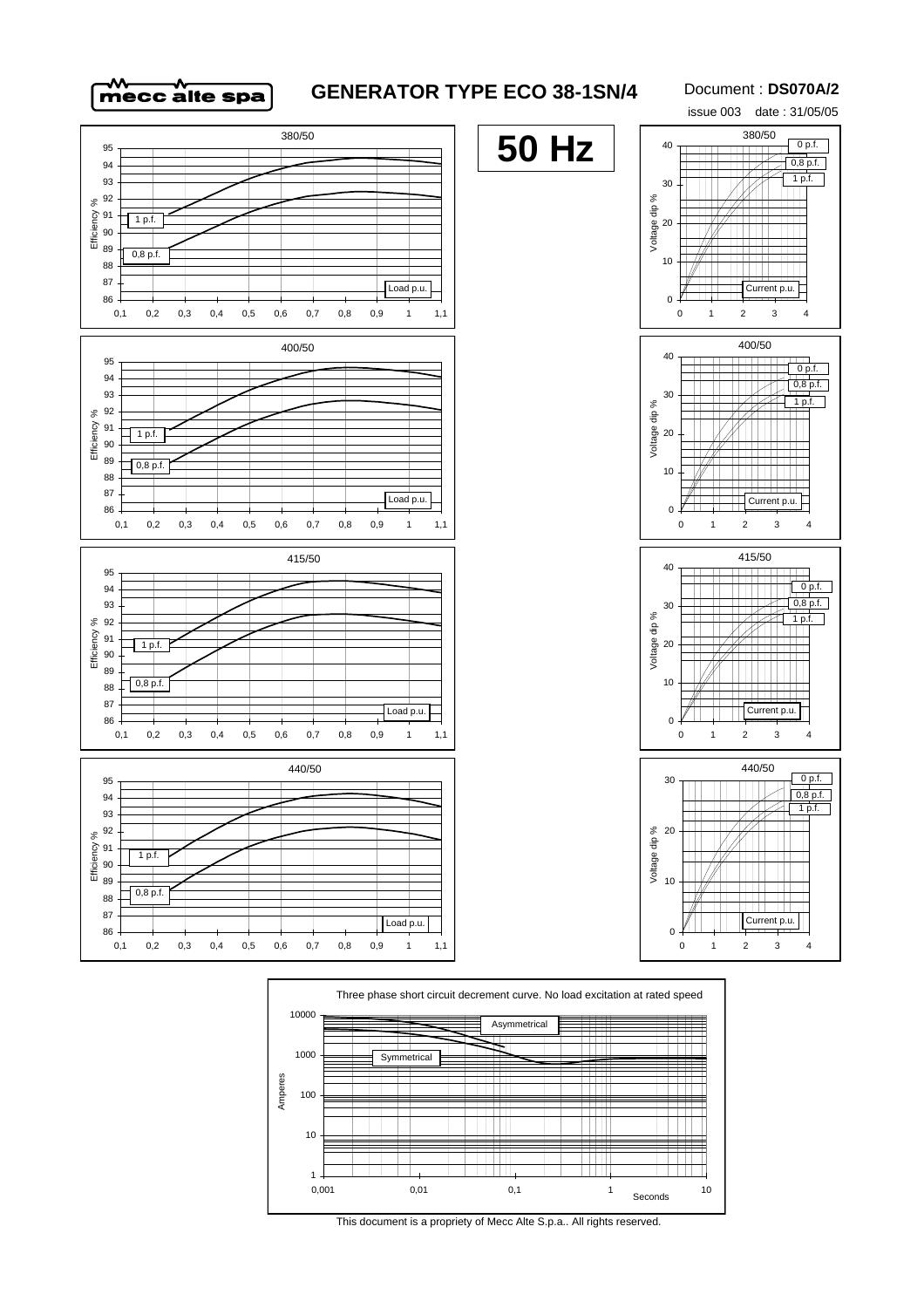

## **GENERATOR TYPE ECO 38-1SN/4**

#### Document : **DS070A/3**







This document is a propriety of Mecc Alte S.p.a.. All rights reserved.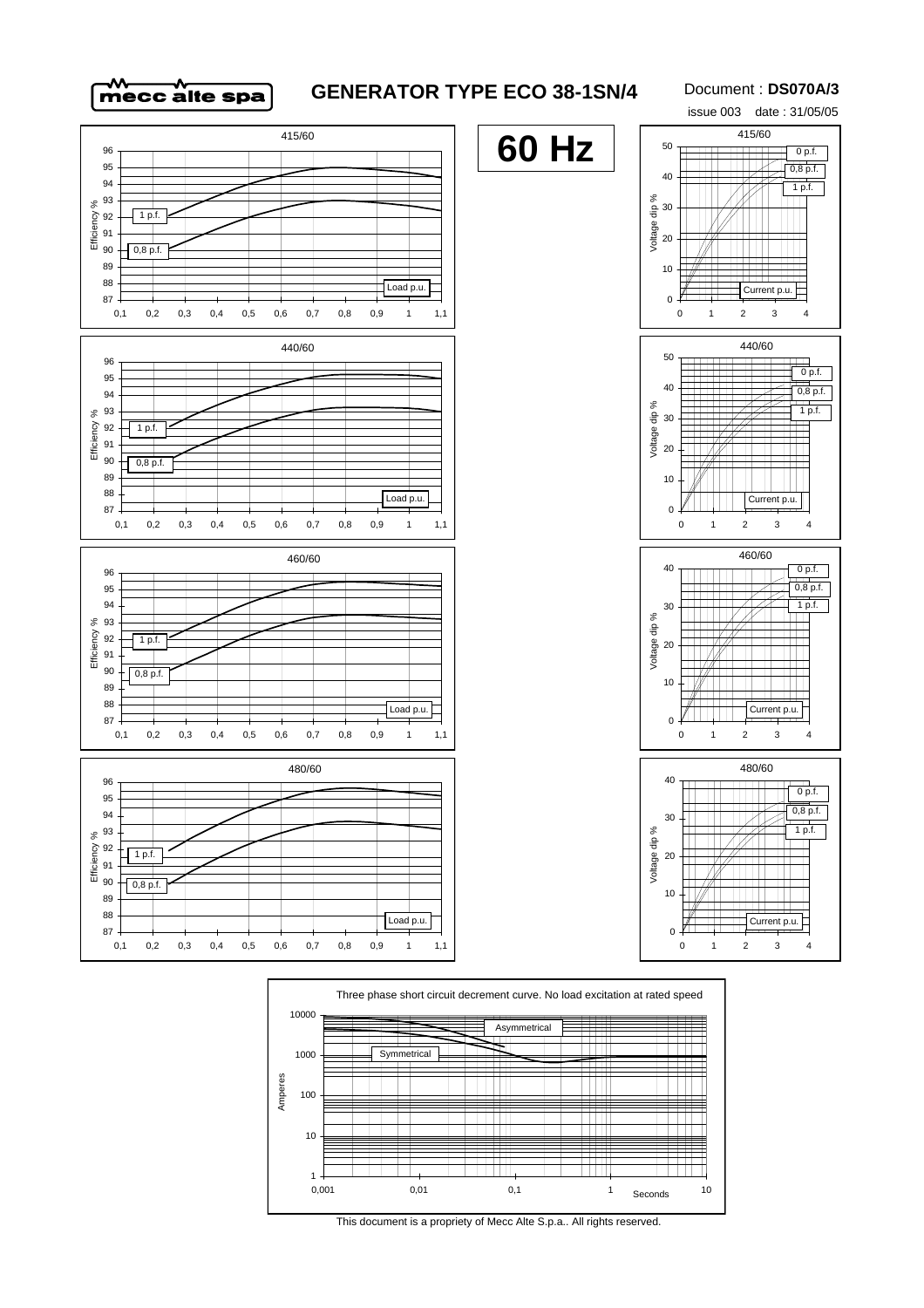